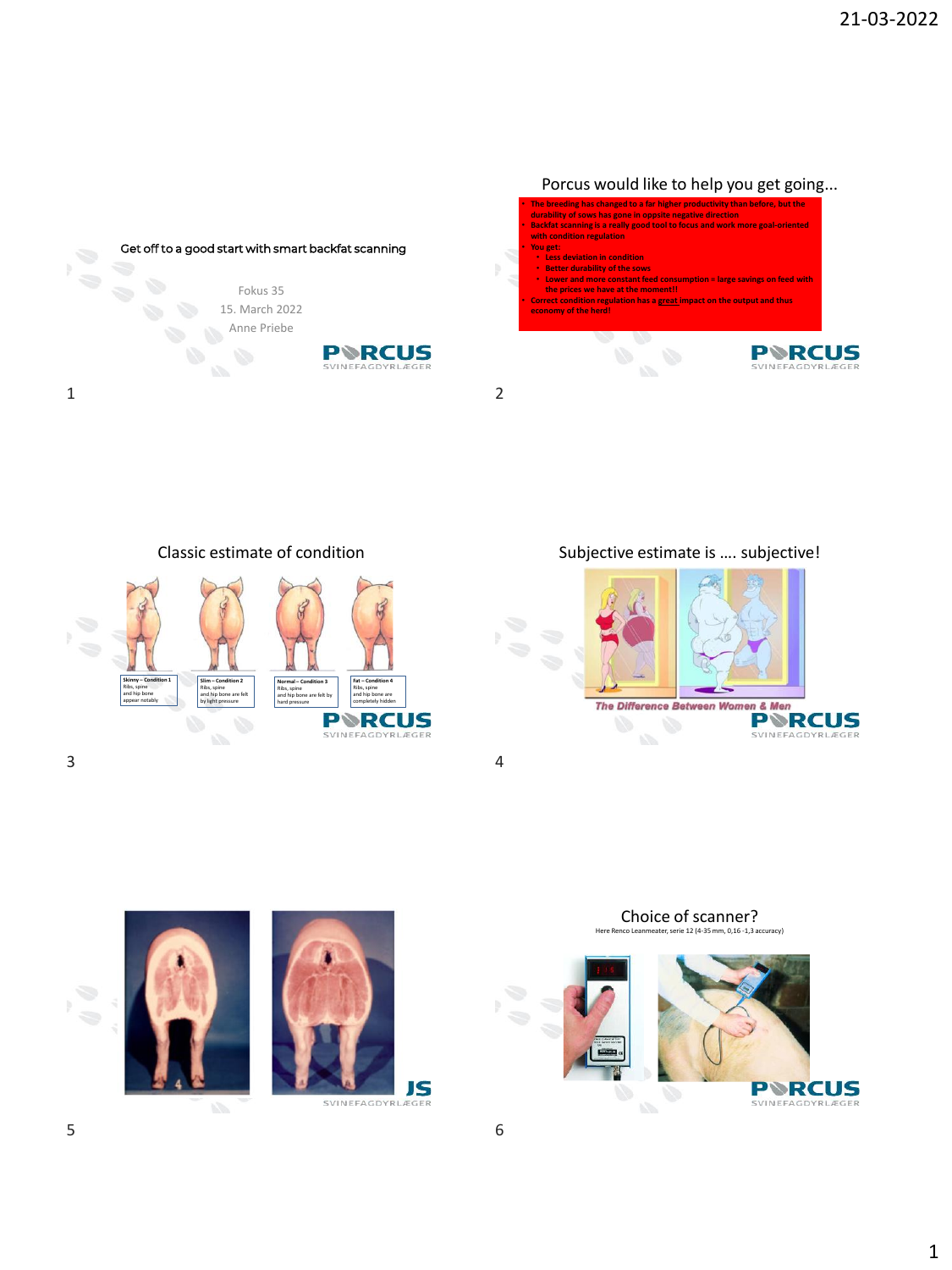

Registration of backfat scanning

| <b>Table for Sows</b>  |                                      |                  | <b>PRCUS</b><br>Table for gilts<br>SVINEFAGDYRLÆGER |                                                                  |              |         |                       |         |  |
|------------------------|--------------------------------------|------------------|-----------------------------------------------------|------------------------------------------------------------------|--------------|---------|-----------------------|---------|--|
| Dato                   |                                      |                  | Dato                                                |                                                                  |              |         |                       |         |  |
| Efter fravænning<br>So |                                      | 28 dage ef<br>So | <b>Start Altresyn</b>                               |                                                                  | Inseminering |         | 28 dage efter løbning |         |  |
|                        | Rygspæk                              |                  | <b>So</b>                                           | Rygspæk                                                          | So           | Rygspæk | <b>So</b>             | Rygspæk |  |
|                        |                                      |                  |                                                     |                                                                  |              |         |                       |         |  |
|                        |                                      |                  |                                                     |                                                                  |              |         |                       |         |  |
|                        |                                      |                  |                                                     |                                                                  |              |         |                       |         |  |
|                        |                                      |                  |                                                     |                                                                  |              |         |                       |         |  |
|                        |                                      |                  |                                                     |                                                                  |              |         |                       |         |  |
|                        |                                      |                  |                                                     |                                                                  |              |         |                       |         |  |
|                        |                                      |                  |                                                     |                                                                  |              |         |                       |         |  |
|                        |                                      |                  |                                                     |                                                                  |              |         |                       |         |  |
|                        |                                      |                  |                                                     |                                                                  |              |         |                       |         |  |
|                        |                                      |                  |                                                     |                                                                  |              |         |                       |         |  |
|                        |                                      |                  |                                                     |                                                                  |              |         |                       |         |  |
|                        |                                      |                  |                                                     |                                                                  |              |         |                       |         |  |
|                        | $\leftarrow$ 1 2 3 4 5 6 7 8 9 10 11 |                  |                                                     |                                                                  |              |         |                       |         |  |
| Ready                  |                                      |                  |                                                     |                                                                  |              |         |                       |         |  |
|                        |                                      |                  | Ready                                               | $\leftarrow$ 1 2 3 4 5 6 7 8 9 10 11 12 Grupper Resultat $\odot$ |              |         |                       |         |  |

 $9 \hspace{2.5cm} 10$ 

Registration of backfat scanning





Graphs of backfat SEGES backfat graphs and feeding curves

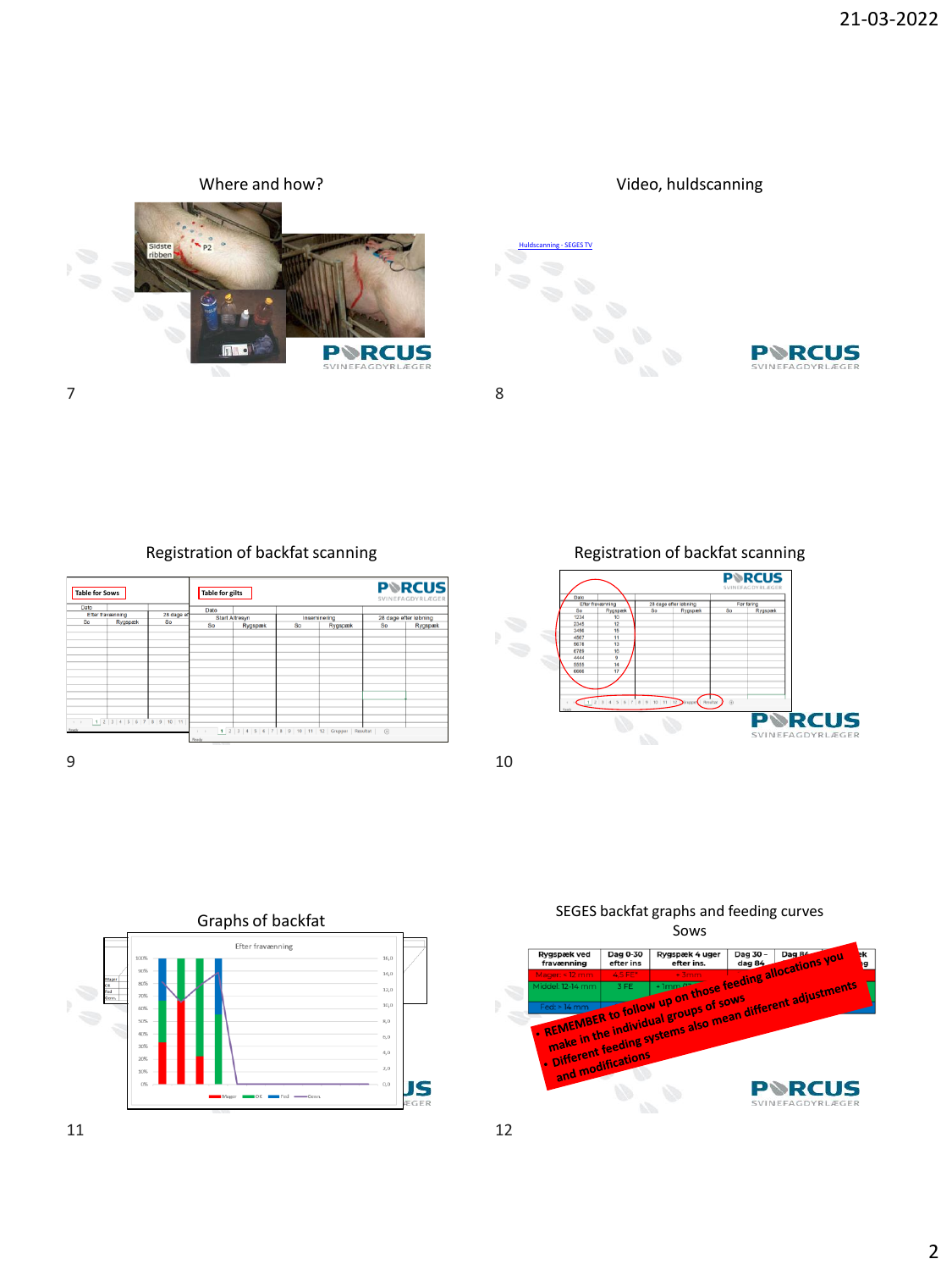### SEGES backfat graphs and feeding curves Gilts/First parity sows



It all begins with the gilts – we want to avoid this!





- 
- From 30 to 110 kg (in gilt's quarantine)
	- Optimum with 2 mixtures: one from 30-65 kg and one from 65-110 kg • Low growth, good health of intestines and good durability
- From 110 kg until insemination (in sow herd):
	- Fat on the animals for the last weeks





# We should consider the flow of gilts (polte)

- The size of the quarantine is a factor
- PRRS status is a single or double 12´er used
- Number of gilts and their weight in and out of the quarantine
- How large is the difference of ages?
	- Can the gilts be ordered in larger size and that way easier fulfil their needs?





#### Heat synchronisation

- Great advantage in heat synchronising the gilts – We know when they are to be inseminated, and that way we can
- feed them more precisely by condition
- Condition recommendations:
- 11-12 mm at beginning of synchronisation
	- 14-15 mm at insemination



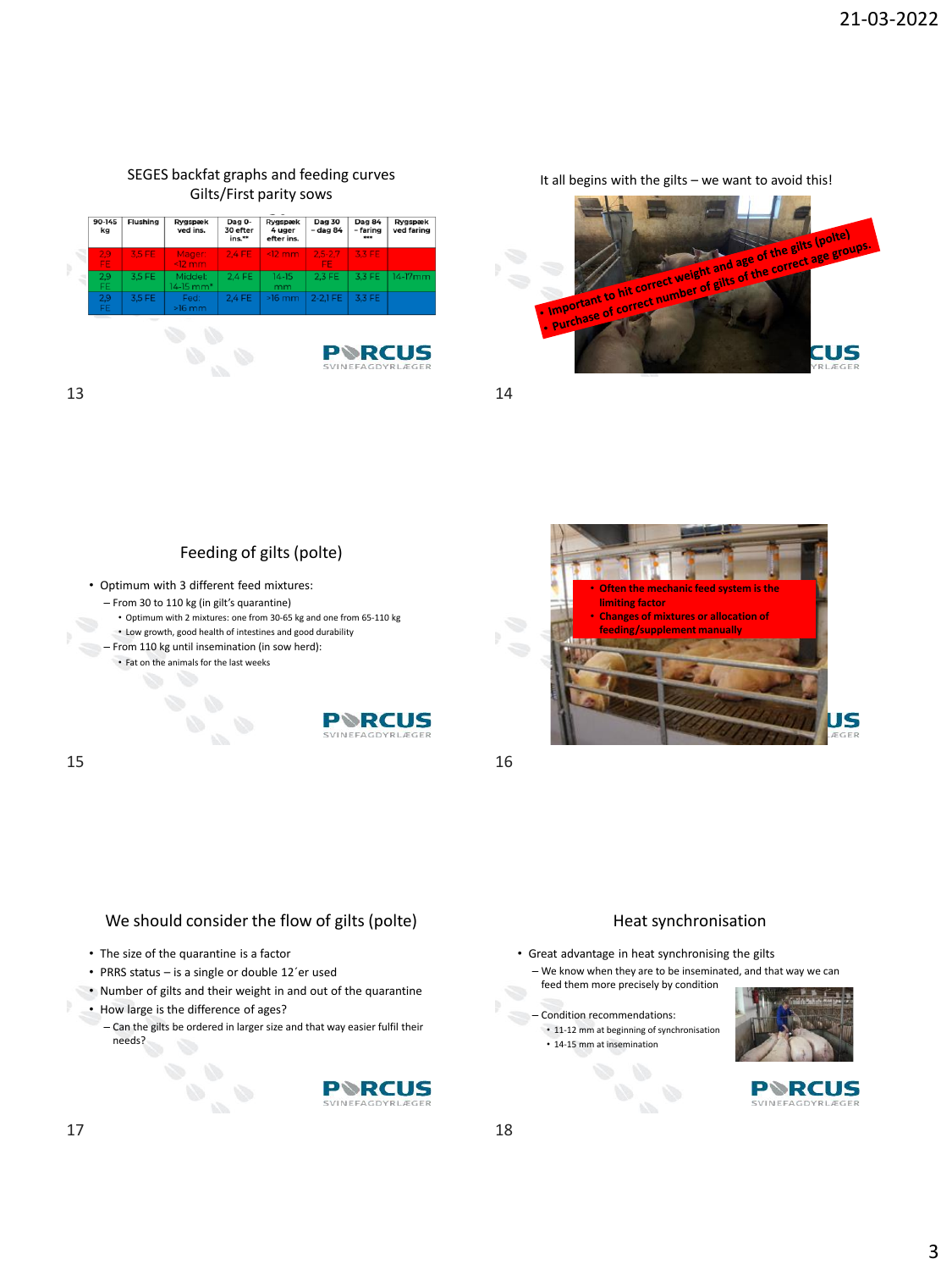#### One mixture for gilts

The smallest gilts get too slim and get a poor start

- Supplement of soy proteinkoncentrate for the smallest gilts from 20-40 kg either manually, by big bags or by installing extra silo
- Replacement of 10 % Alphasoy will lift the level of standard digestable raw protein from 100 gram to ca. 135 gram and standard digestable lysine from 5,5 gram to ca. 8,5 gram



19 20



Tail bites due to severe restrictive feeding of gilts

And now some cases...

PVRC

- Fed with 2,7 feed units from 80-110 kg
- Allocation of 600-800 gram crushed beet pellets/straw pellets a day in an extra machine made the tail biting stop
- Way to regulate the restrictive feeding



And now back to the sows ....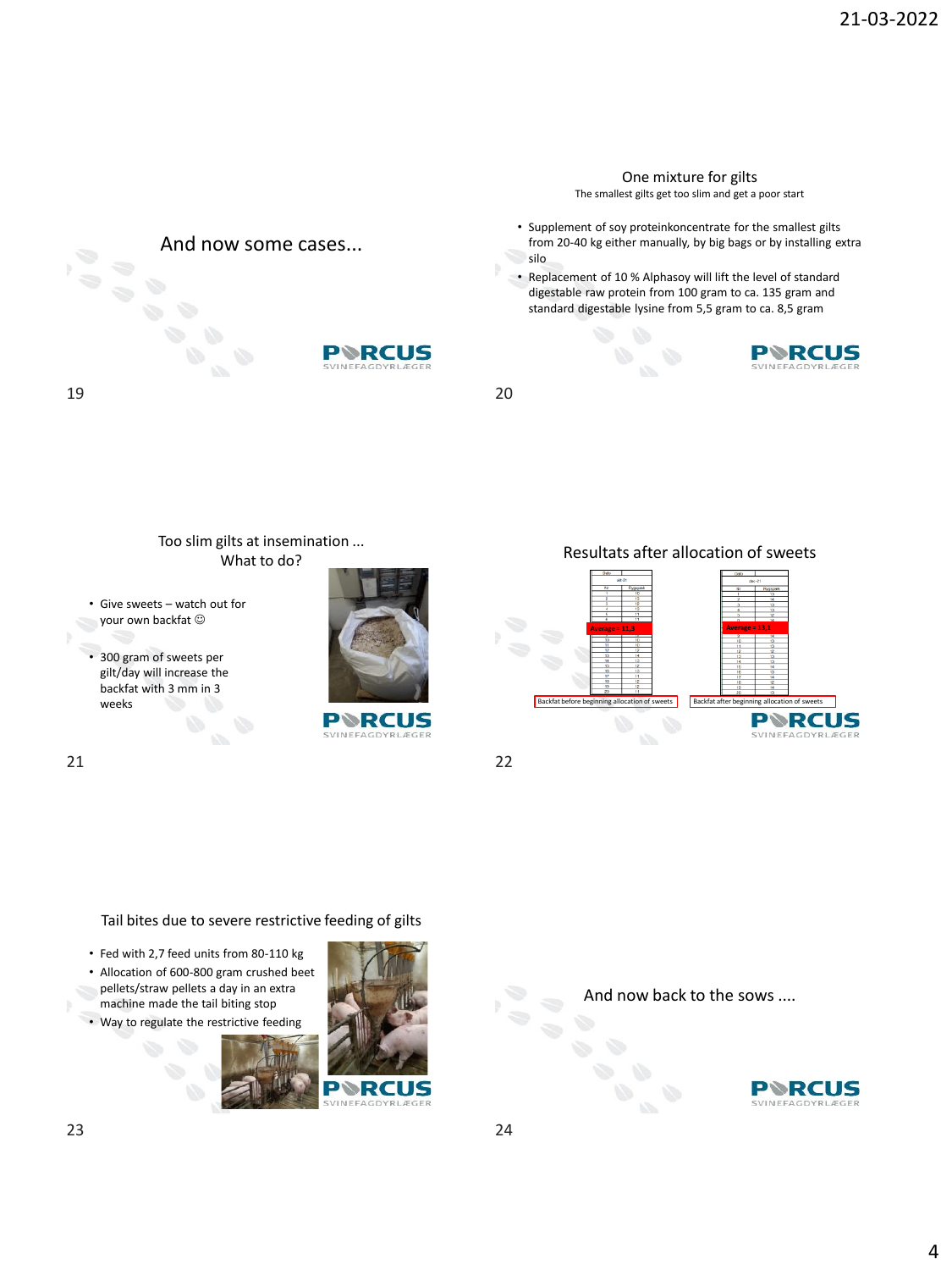

## Skinny sows at weaning



## Thickness of backfat and mortality

Fat sows at farrowing

- We recently launched Porcus SO-VIVOR, which we talked about at Fokus 35 in June 2021
- Backfat scanning and condition regulation will contribute to lowering mortality in your herds as well as nationwide



#### Connection between weight of gilts at insemination and its impact of durability







Thickness of backfat and mortality